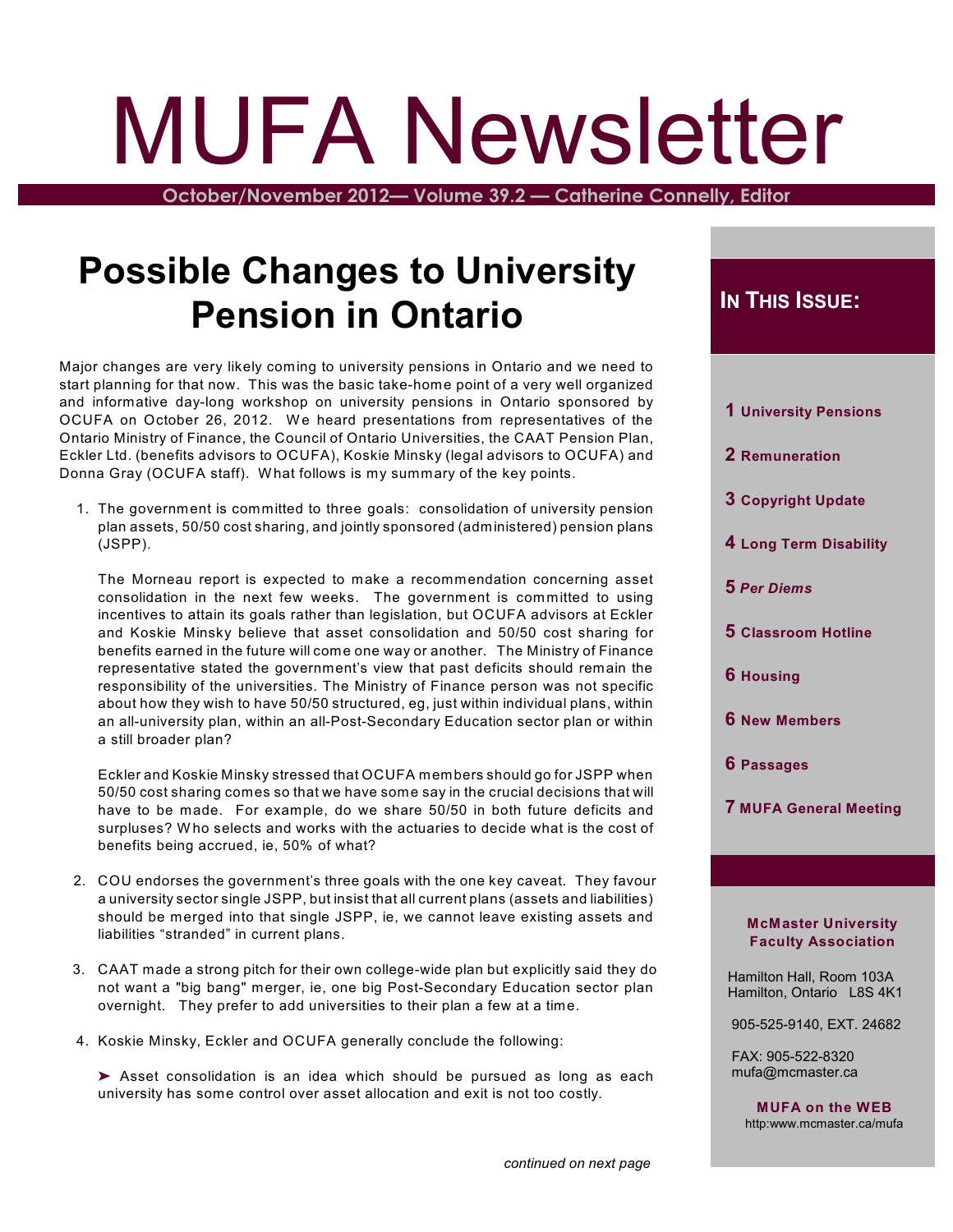$\blacktriangleright$  Consolidation of the pension plans themselves will be very problematic given the impact it will have on bargaining. There is no clear sense of what a university sector-wide plan would look like other than the CAAT model, but we do not have sector-wide bargaining unlike the colleges.

> Currently the government is requiring universities to make payments based on their solvency deficits, ie, the funds needed if the universities were to close their doors tomorrow. This makes no sense in our sector because there is little chance of bankruptcy. Relief from solvency funding requirement would lower the overall burden, smooth out payments and greatly help with the unpredictability of costs. Such relief, however, would not be a panacea because there will still be an aggregate \$2.4 billion going concern deficit.

' OCUFA and its members should take advantage of the window offered by the proroguing of Parliament to investigate a variety of alternatives. The Minister of Training, Colleges and Universities, Glen Murray, has resigned to run for the leadership of the Liberal Party, but the Ministry of Finance appears to be running the government's policy on this issue. The options being offered by the Liberal government may not all be attractive, but some type of serious change will very likely come and the options offered by a Conservative government might well be less attractive.

> *Martin Dooley, MUFA President*

**Homewood Human Solutions** is McMaster University's Employee & Family Assistance Program provider. Their services are available 24/7 and are free to employees and their families. Homewood Human Solutions provides counseling, work-life and health coaching, health risk assessments, and much more. For more information, visit the Homewood Human Solutions website at **[www.homewoodhumansolutions.ca](http://www.homewoodhumansolutions.ca)**, or call their toll free number: 1-800-663-1142.

## **Preparation for Remuneration Negotiations Continue**

During October we conducted a survey to gather information from our members on their concerns to help the Remuneration Committee assign priorities for our upcoming negotiations. The response rate was just over 50% with many useful additional comments — thank you very much for your strong participation. Most of the questions that were asked related to salary and benefits — these will be addressed during our negotiations with the Administration. A few issues are not strictly speaking remuneration issues and can be discussed at any time. A glaring issue that was raised, particularly by our newer members, was the low availability and high cost of parking on campus. As in past years, the high student/faculty ratio, resulting in part from insufficient faculty recruitment, continued to be of great concern to our members.

Quite by coincidence, in the middle of our survey period, our Premier prorogued Parliament and resigned. The minority Liberal government had been preparing legislation for the Ontario Broader Public Sector (BPS) that would likely have affected the university sector under the "Respecting Collective Bargaining Act". They were also preparing "guidance", possibly in the form of legislation, to address pension issues in the Ontario BPS that would also likely have affected the university sector. Now that legislation on both fronts does not appear likely in the timeframe of our negotiations, we look forward to a normal process of collective bargaining under our standard Terms of Reference.

The Remuneration Committee has met to discuss the results of the survey and is currently preparing a remuneration brief which will be submitted to the membership for approval at the MUFA General Meeting on January  $8^\text{th}$  2013. The General Meeting will offer an opportunity to talk about the status of remuneration talks at neighbouring universities and to review our own priorities.

Please email me at **kleiman@mcmaster.ca** if you wish to discuss any aspect of our contract negotiations. All comments will be kept in strict confidence.

> *Rafi Kleiman Chair, Remuneration Committee*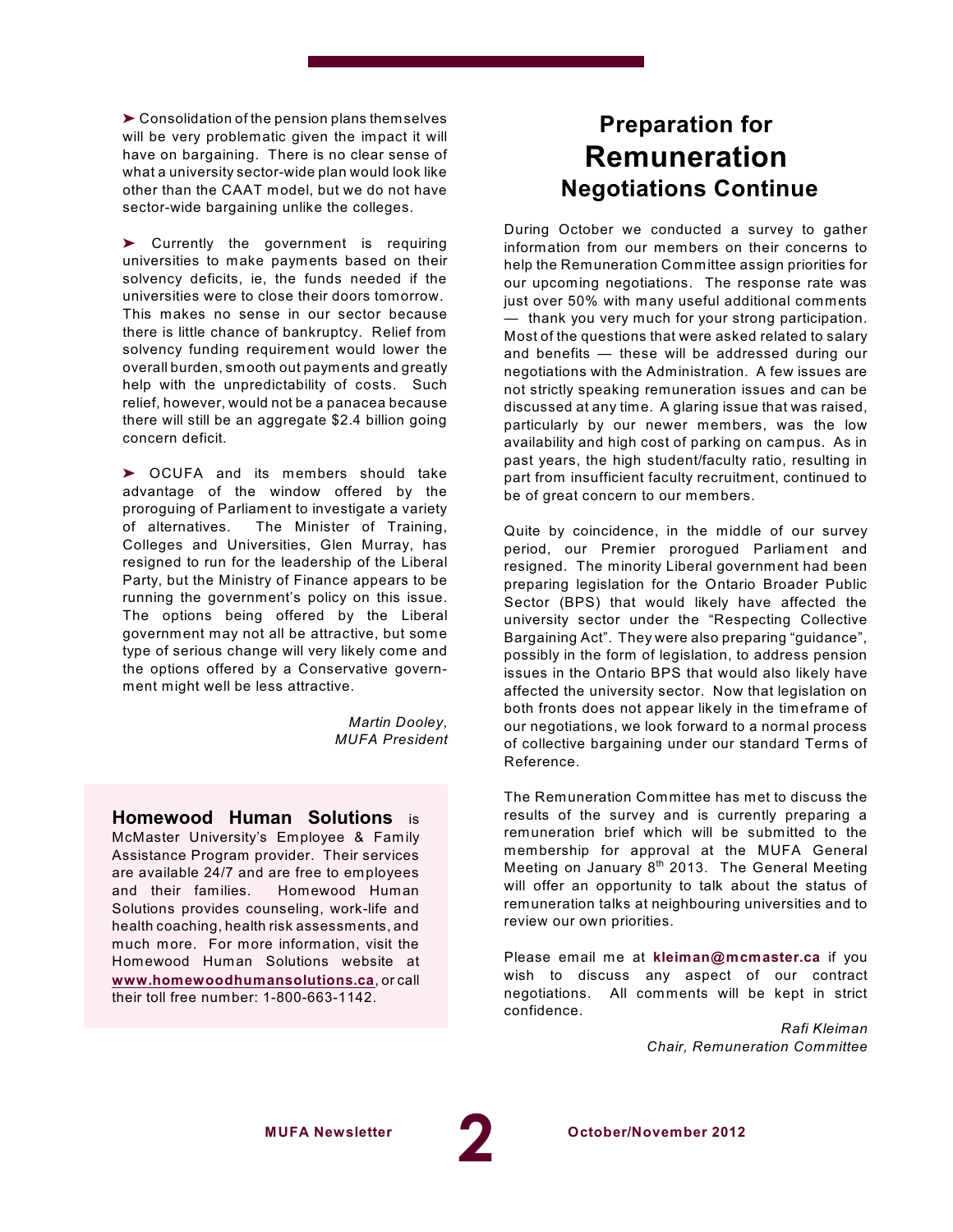## **MUFA Copyright Update**

In September we reported that McMaster had signed a copyright licence agreement with *Access Copyright* on June 22. This agreement grants McMaster the right to legally reproduce copyright works within certain parameters at a cost of \$26 per FTE student. Agreements on this model were opposed by a number of faculty associations in Canada who argued that the agreement was unnecessary, too expensive in light of a shifting legal landscape, and too invasive. MUFA did not oppose the agreement, but moved to send a representative to McMaster's Copyright Working Group in order to become better informed on the issue. The *Access Copyright* agreement ends December 31, 2015. As of that date, McMaster will have the option to come to another agreement or to operate without a licence from *Access Copyright*, relying either on fair dealing or on other licensing arrangements. In the case of course packs, such arrangements could be made by staff at *Titles*.

Following closely on McMaster's signing of the *Access Copyright* agreement, the Supreme Court of Canada in July issued a set of five decisions related to copyright. The most important for educational institutions was *Alberta (Education) v. Canadian Copyright Licensing Agency (Access Copyright)*, wherein the court ruled that the use of copyright works for instruction can qualify as "fair dealing" so long as the dealing meets certain standards of fairness that take into account the purpose, character, and amount of the dealing; alternatives to the dealing; the nature of the work; and the effect of the dealing on the work. *Access Copyright* argues that the decision applies only to a narrow band of works, and that a licence continues to be required for most educational copying. See Barry Sookman's **[blog](http://www.barrysookman.com/tag/access-copyright/)**. Other experts argue that this decision means that much educational copying is now fair dealing, and that universities no longer require a licence such as the one granted by *Access Copyright*. See the blogs of **[Michael](http://www.michaelgeist.ca/content/view/6593/125/) Geist**, **[Howard](http://excesscopyright.blogspot.ca/2012/06/faq-re-acdeal-q-re-pusillanimous.html) [Knopf](http://excesscopyright.blogspot.ca/2012/06/faq-re-acdeal-q-re-pusillanimous.html)**, and **[Ariel](http://arielkatz.org/archives/1983?utm_source=rss&utm_medium=rss&utm_campaign=eviscerated-or-not-more-on-the-access-copyright-question) Katz**, as well as "**Access [Copyright](http://ir.lib.uwo.ca/fimspub/24/) [Post-Secondary](http://ir.lib.uwo.ca/fimspub/24/) Tariff and its Progeny Licenses: A [Working](http://ir.lib.uwo.ca/fimspub/24/) Paper**" by Sam Trosow on this point.

In November the new Canadian *Copyright Act* came into force. The Act creates a new category of fair dealing for educational copying. Copies made for the purpose of education, where deemed to be fair under the factors mentioned above, will no longer require permission or a licence. The new Act also creates exceptions for educational institutions for displaying

works including news programs; for showing movies and documentaries; for using works available on the Internet; and for distance education.

McMaster will continue to operate with the *Access Copyright* licence in place until the end of 2015. For the 2012/13 year the University will charge per-page copyright fees to students on course packs and on copies made at photocopiers. The money collected will be remitted to *Access Copyright* at the \$26/FTE rate.

> *Sara Bannerman, Communication Studies & Multimedia*

#### **LITERARY LEGENDS BY SEA AND BY LAND**

#### **... to see the wonders of the**

Join Dr. Graham Roebuck, Professor Emeritus at McMaster University, Director of McMaster Stratford Shakespeare Seminars and Past-President of the John Donne Society, on a twoweek literary journey from New York to Stratfordon-Avon and London. Departing June 1, 2013 on board Cunard's Queen Mary 2, the group will sail to Southampton, England and then embark on a six-day land excursion to Stratford-on-Avon and London, escorted throughout by Dr. Roebuck.

> Fares Starting from\*\* Cruise: \$1243 Inside \$1567 Oceanview \$1708 Balcony

\*\*Pricing in Canadian Funds. A minimum of 25 guests is required in order for this trip to be hosted. Please note that the cruise and land excursion may be booked separately.

For further information regarding this offer, please visit: **[www.elizabethmccallum.cruiseshipcenters.ca](http://www.elizabethmccallum.cruiseshipcenters.ca)** Email: **[emccallum@cruiseshipcenters.com](mailto:emccallum@cruiseshipcenters.com)** Phone: 905-540-8747

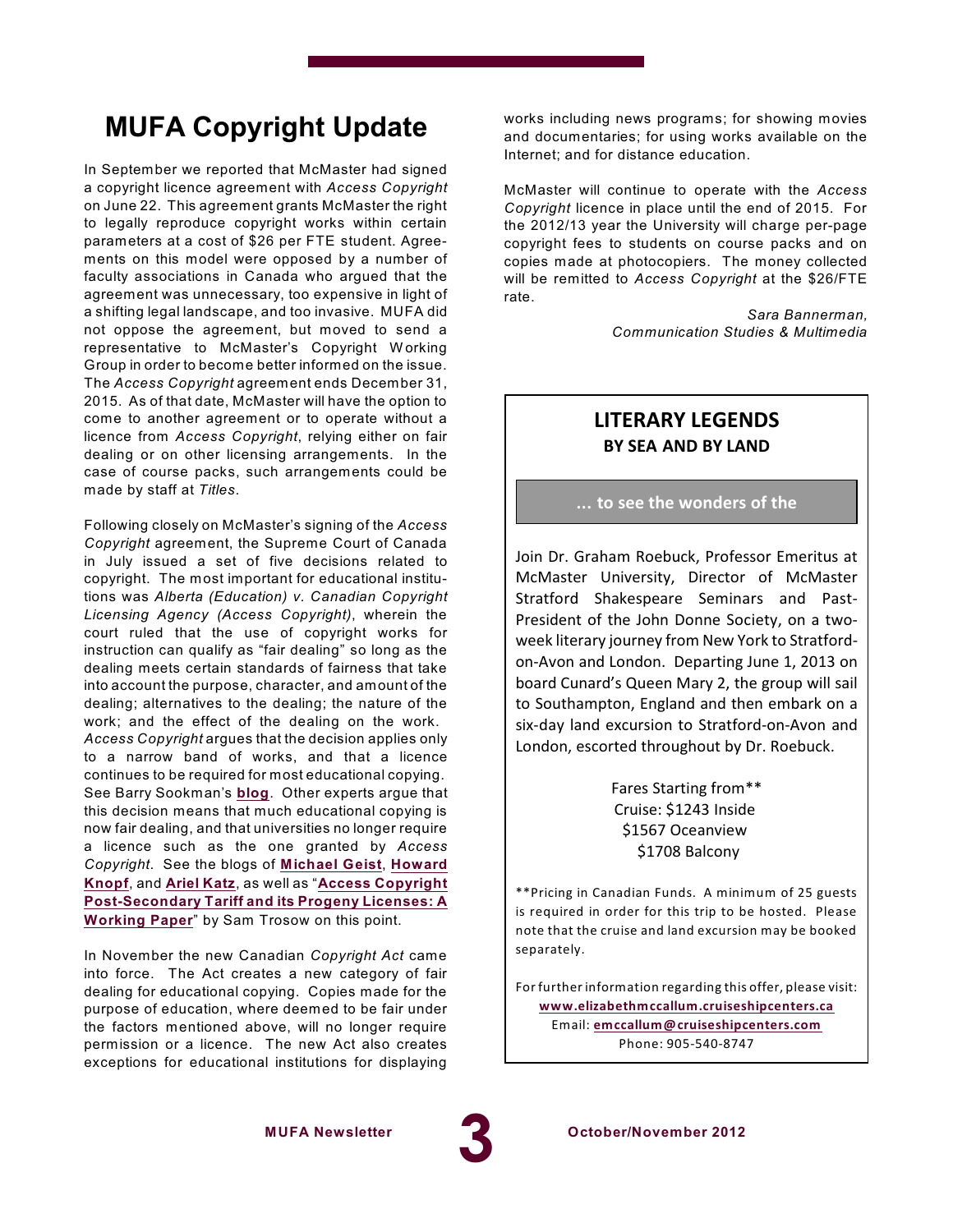## **Long Term Disability**

In the unfortunate event that a MUFA member is seriously ill or injured, they are covered for the first six months through the McMaster University Salary Continuance Plan. After the six-month "elimination period" employees are eligible for long term disability (LTD) insurance. LTD insurance is a 100% employee paid, after-tax plan, administered by SunLife. The benefits under this plan are not taxable, since premiums are paid from after-tax money; consequently the payments are typically linked to net income after taxes. Please refer to

#### **[http://www.mcmaster.ca/mufa/Handbook2012/MU](http://www.mcmaster.ca/mufa/Handbook2012/MUFABenefitBookletJuly-1-2011-1-40.pdf) [FABenefitBookletJuly-1-2011-1-40.pdf](http://www.mcmaster.ca/mufa/Handbook2012/MUFABenefitBookletJuly-1-2011-1-40.pdf)**

for a more detailed plan description.

A long term disability is not something we like to think about, but, if it happens, then the details of the plan coverage are very significant. The Table below describes some of the key features of the current plan and areas in which it could be improved. The current plan is not customized to a typical faculty situation; the MUFA Executive is currently examining ways in which the plan could be improved to better serve the needs of our members.

|                    | <b>Current Plan</b>       | <b>Other Plans</b>                |
|--------------------|---------------------------|-----------------------------------|
| Own                |                           |                                   |
| Occupation         |                           | $\cdot$ 5 years                   |
| Period             | 2 years                   | $\cdot$ To age 65                 |
| Research           |                           |                                   |
| Leave              | No coverage after 6-      |                                   |
| Coverage           | month elimination period  | Full coverage                     |
| Payment            | 75% of net income         | 85% of net income                 |
|                    |                           | • \$10,000/month                  |
| <b>Payment Cap</b> | \$7,000/month             | none                              |
|                    |                           | • Lower of 3% or CPI              |
| Indexing           | Lower of 2% or CPI        | Full indexing to CPI<br>$\bullet$ |
|                    | 1.61% of gross salary, no |                                   |
| Premium Cost       | salary cap                | Substantially lower               |

According to the current plan, after the "own occupation period" expires, "you will be considered totally disabled if you are continuously unable due to an illness to do **any** occupation for which you are or may become reasonably qualified by education, training or

experience". In other words, you could be required to take employment in **any** occupation for which you are qualified and at a lower rate of pay than you were receiving at the time of disability. Extending the "own occupation period" would better reflect the extensive education and specialized experience of our members.

According to the current plan, if you are on a one-year research leave, for example, you would not be eligible for LTD between the time when your short term disability expires and you were scheduled to return from leave.

Payment under the plan provides 75% of net income, defined as total income from McMaster less premiums to EIC, CPP and income tax payments. However, these LTD payments are capped and are not fully indexed to CPI. From the Table below, you can see that an estimated 10% of our members would now be subject to this cap, and that number will grow rapidly in the coming years since the cap is not indexed to inflation. Under a scenario in which payments were increased to 85% of net income, the current cap would affect more than half our members in the next few years.

Finally, despite the fact that LTD payments are capped, the premiums themselves are not capped, unlike the arrangement with our pension plan.

| Year      | <b>MUFA members with LTD payments capped</b><br>(estimated) |                   |  |
|-----------|-------------------------------------------------------------|-------------------|--|
|           | 75% of net income                                           | 85% of net income |  |
| 2008-2009 | 3.4%                                                        |                   |  |
| 2009-2010 | 4.8%                                                        |                   |  |
| 2010-2011 | 5.9%                                                        |                   |  |
| 2011-2012 | 7.2%                                                        |                   |  |
| 2012-2013 | 9.6%                                                        | 34.6%             |  |
| 2013-2014 | 12.5%                                                       | 41.5%             |  |
| 2014-2015 | 18.2%                                                       | 46.8%             |  |
| 2015-2016 | 22.5%                                                       | 51.9%             |  |
| 2016-2017 | 28.2%                                                       | 56.0%             |  |

*Rafi Kleiman Chair, Remuneration Committee*

**4**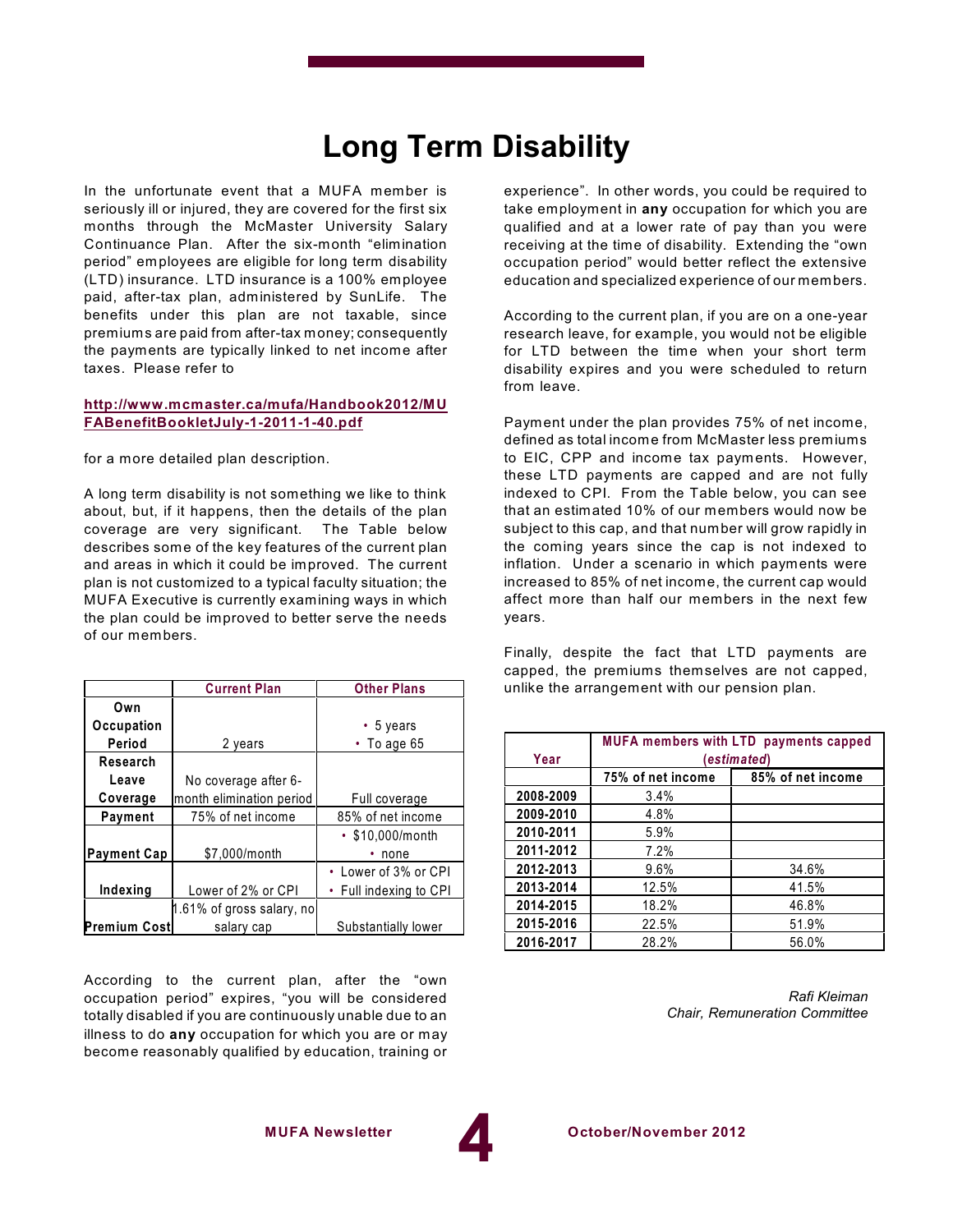## *Per Diems* **Make a Partial Return**

Following a clarification of provincial regulations, McMaster's Reimbursements to Individuals for University Business policy is changing to allow the use of *per diems* in some circumstances.

*Per diems* for meals and incidentals were eliminated on May 1, 2012 in accordance with provincial legislation and the Broader Public Sector Expenses Directive

#### **[http://www.mgs.gov.on.ca/en/Spotlight2/STDPR](http://www.mgs.gov.on.ca/en/Spotlight2/STDPROD_098141.html) [OD\\_098141.html](http://www.mgs.gov.on.ca/en/Spotlight2/STDPROD_098141.html)**.

(A *per diem* provides a specified amount of money per day for meal or incidental expenses with no requirement for receipts).

Since then Financial Affairs has obtained a written clarification from the Province that allows *per diems* from non-Province of Ontario Funds. Specifically, expenses charged to accounts may use *per diems* if there is sufficient non-operating (Province of Ontario funds) to cover the *per diems*. Notably, funding from the Tri-Council agencies may be used for *per diem* expenses. In general, the Directives apply to accounts that receive their base funding allocation from Provincial sources; therefore, most Operating accounts may not be used to pay for *per diem* expenses.

It is the responsibility of researchers to ensure that they spend research funds in accordance with the rules laid out by their granting agency. If you are unclear about the terms of a specific grant, talk to your research accountant **[http://orf.mcmaster.ca/contact](http://orf.mcmaster.ca/contact-us)[us](http://orf.mcmaster.ca/contact-us)**.

The policy changes, which came into effect on October 1, 2012, are detailed in the revised version of the Policy on Reimbursements to Individuals for University Business

**[http://www.mcmaster.ca/bms/policy/accounts\\_pa](http://www.mcmaster.ca/bms/policy/accounts_payable/ap01-rem_univ_bus.pdf) [yable/ap01-rem\\_univ\\_bus.pdf](http://www.mcmaster.ca/bms/policy/accounts_payable/ap01-rem_univ_bus.pdf)**

and companion procedures guide.

**[http://www.mcmaster.ca/bms/policy/accounts\\_pa](http://www.mcmaster.ca/bms/policy/accounts_payable/finaffairs_guide.pdf) [yable/finaffairs\\_guide.pdf](http://www.mcmaster.ca/bms/policy/accounts_payable/finaffairs_guide.pdf)**

If you have questions about this change, contact Terri W etton, Senior Manager, Accounts Payable (**[wetton@mcmaster.ca\).](mailto:wetton@mcmaster.ca)** Further regular updates will occur each January for matters such as our kilometre reimbursement.

## **Classroom Hotline**

No chalk or erasers? Students falling off broken seats? No lights? Blackboard crashing at your feet? The list goes on.

On January 3, 2001, the then Provost and VP Administration introduced the Classroom Hotline. Instructors should call this hotline to report problems in their classrooms. The Classroom Hotline can be reached by:

Phone: Ext 23073

Email: **[clerks@ppims.services.mcmaster.ca](mailto:clerks@ppims.services.mcmaster.ca)**

W ebsite: Submit a work request thru the Facility Services AiM Work Management system via **<http://ppims.services.mcmaster.ca/pplant/index.html>** Automatic work status updates are provided when an email address is entered into the request.

+ **It is important for all written correspondence to highlight in the description this is a Classroom Hotline request. This will distinguish the problem so** it can be prioritized. ←

Scheduling issues or disconnects between class size and classroom capacity should continue to be referred to the Scheduling Office at Ext. 24453 or **[bookings@mcmaster.ca](mailto:bookings@mcmaster.ca)**.

The Classroom Hotline (phone, email, website) is answered Monday to Friday from 8:30 am to 4:30 pm. Leave a message on the voice mail as a Customer Service Clerk may be assisting another Customer. Calls and emails outside of the above hours will be responded by a Customer Service Clerk on the next business day. Immediate classroom emergencies that occur after 4:30 pm — such as no heat, locked classroom, broken water pipes — should be reported to Security at Ext. 24281.



**MUFA Newsletter October/November 2012**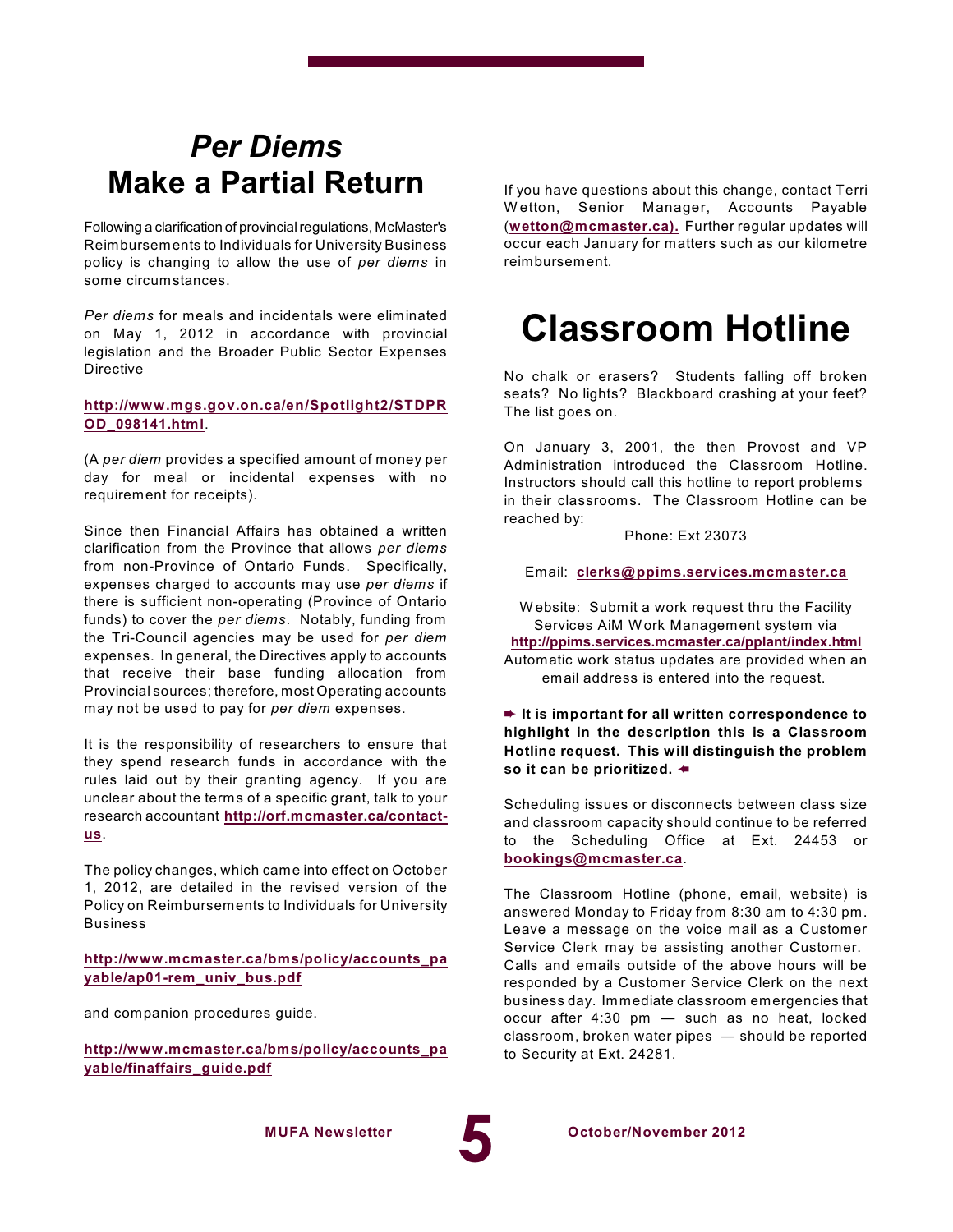This Newsletter is published monthly between September and May by the Faculty Association at McMaster University. The Association's Executive for 2012/13 is composed of the following members:

| President                |
|--------------------------|
| Vice-President           |
| Past-President           |
| Academic Affairs         |
| Human Rights             |
| Membership               |
| <b>OCUFA</b> Director    |
| Pension                  |
| Public Relations         |
| Remuneration             |
| <b>Special Enquiries</b> |
| & Grievances             |
| Tenure                   |

Martin Dooley Graeme Luke Virginia Aksan Nancy Carter Jeffery Donaldson Michelle MacDonald Graeme Luke Martin Horn Catherine Connelly Rafael Kleiman Susan Watt

Ana Campos & Tracy Prowse Treasurer Andrew Mactavish

Executive Director Phyllis DeRosa-Koetting Administrative Assistant Kelly McCaughey<br>Returning Officer Matheus Grasselli Returning Officer

Opinions expressed in this Newsletter are those of the authors and do not represent the views of the Association or of its Executive unless so specified. Anyone wishing to contribute to the MUFA *Newsletter* is invited to send submissions to the Faculty Association Office (HH-103A, e-mail: mufa@mcmaster.ca, ext. 24682). Deadlines are the 15th of each month. All submissions will be published at the discretion of the Editor.

 $\blacksquare$ 

Current and past issues of the MUFA *Newsletter* are posted on the MUFA website (www.mcmaster.ca/mufa.).

## **Housing**

**FOR RENT: Beautiful, private West Mountain home @ Garth/The Linc**. Charming, Cozy, & Clean Freak Clean! 3 spacious bedrms; 1.5 updated bathrms; 5 appliances; spacious kitchen with gorgeous

backsplash & ceramic floors; freshly painted. Also: central air, finished basement, & walkout to VERY private deck & backyard for summer evenings. Parking for 2 Cars. Beautiful, safe family neighbourhood with 2 schools & park at END of street. Minutes to Meadowlands Shopping & The Linc. Smoke free / pet free Home \$1450 + utilities. Contact Anita for in quiries/photos @ 1-905-808-2677 or **[alk2468@gmail.com](mailto:alk2468@gmail.com)**

**FOR RENT: Gorgeous 3 bedrm/1.5 bath Townhome @ Rymal/Upper Gage** 5 appliances, bright kitchen with tile backsplash & ceramic floors, freshly painted, updated bathrooms. Also: central air, cozy fireplace, central vac, finished basement, & walkout to deck for summer BBQ's. Garage plus parking for 2 cars. All 100% spotless! Safe family neighbourhood. Minutes to schools, parks, Limeridge Mall, Community Centre, The Linc. Smoke free / pet free home. \$1495 + utilities. Contact Anita for in quiries/photos @ 1-905-808-2677 or **[alk2468@gmail.com](mailto:alk2468@gmail.com)**

### **Welcome New Members**

**Jason Busse** Anesthesia/CE&B **Fei Chiang** Computing & Software **Alexandre Dubé** History **Helga Duivenvoorden** Surgery

**Passages**

**JOSEPH CSIMA**, Math & Stats, August 17, 2012 **GERRY FIELD**, Applied Mathematics, November 12, 2012 **L. DAVID PENGELLY**, Medicine, October 23, 2012 **SUE VAJOCZKI**, Geography & Earth Sciences, October 6, 2012

**A memorial gathering for Dr. Gerry Field will be held on Wednesday, November 21, 2012 from 1-3 pm in Convocation Hall (2 floor of University Hall). nd**